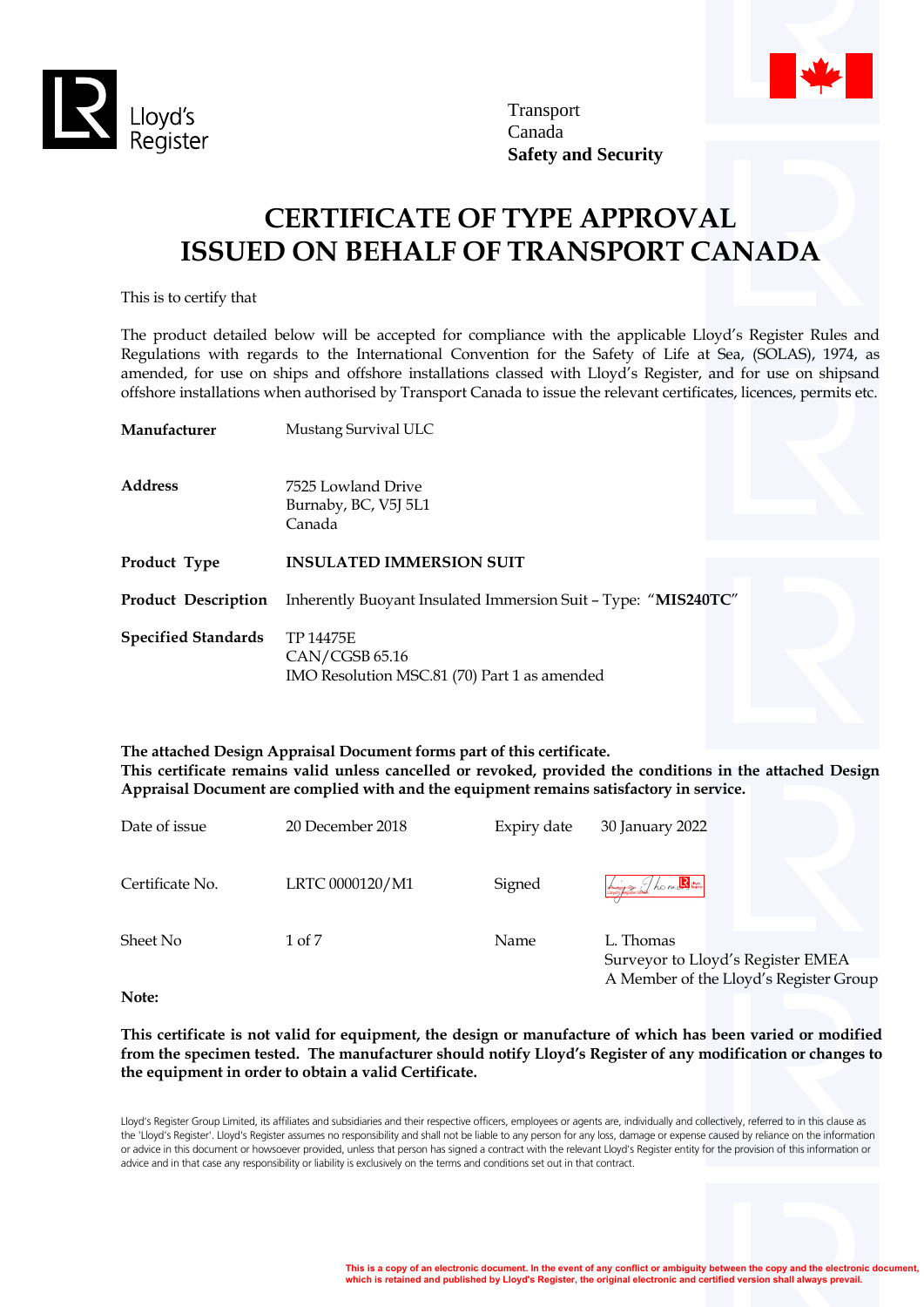

*Marine & Offshore UK&I Lloyd's Register Global Technology Centre, Southampton Boldrewood Innovation Campus, Burgess Road, Southampton, SO16 7QF Telephone +44 330 414 1000 / E-mail tass@lr.org*

Page 2 of 7 Document number

LRTC 0000120/M1

Issue number 1

## **DESIGN APPRAISAL DOCUMENT**

Date 20 December 2018 Quote this reference on all future communications

# **ATTACHMENT TO CERTIFICATE OF TYPE APPROVAL No. LRTC 0000120/M1**

The undernoted documents have been appraised for compliance with the relevant requirements of International Conventions, and this Design Appraisal Document forms part of the Certificate.

#### **EXAMINED DOCUMENTATION**

UL File MQ589 Vol 2 Sec 1 as amended by UL and reported to LR in "Mustang masterlist MIS2x0vTC" file rev 01, dated 12-Dec-18.

## **TEST REPORTS**

| <b>Report No:</b>                                                                                       | <b>Title</b>                                            | Date            |
|---------------------------------------------------------------------------------------------------------|---------------------------------------------------------|-----------------|
| CORD Group Ltd Report #R11-05 Section 3.4                                                               | Donning Time                                            | May 2011        |
| CORD Group Ltd Report #R11-05 Section 3.5                                                               | Mobility Out of the Water                               | May 2011        |
| CORD Group Ltd Report #R11-05 Section 3.6                                                               | Mobility in Water                                       | <b>May 2011</b> |
| CORD Group Ltd Report #R11-05 Section 3.7                                                               | <b>Hand Dexterity</b>                                   | May 2011        |
| CORD Group Ltd Report #R11-05 Section 3.8<br>UL File MQ589 Vol 2 Sec 1 - 1DataSheet1 - Tests<br>11 & 12 | Swimming                                                | May 2011        |
| CORD Group Ltd Report #R11-05 Section 3.9<br>UL File MQ589 Vol 2 Sec 1 - 1DataSheet1 - Test 13          | Leakage                                                 | May 2011        |
| CORD Group Ltd Report #R11-05 Section 3.10                                                              | Skid Resistance                                         | May 2011        |
| CORD Group Ltd Report #R11-05 Section 3.11<br>UL File MQ589 Vol 2 Sec 1 - 1DataSheet1 - Test 3          | Jump/Impact                                             | <b>May 2011</b> |
| CORD Group Ltd Report #R11-05 Section 3.12                                                              | Head First Entry                                        | May 2011        |
| CORD Group Ltd Report #R11-05 Section 3.13<br>UL File MQ589 Vol 2 Sec 1 - 1DataSheet1 - Test 4          | Field of Vision - on land                               | May 2011        |
| CORD Group Ltd Report #R11-05 Section 3.14                                                              | Field of Vision - in water                              | May 2011        |
| CORD Group Ltd Report #R11-05 Section 3.15<br>UL File MQ589 Vol 2 Sec 1 - 1DataSheet1 - Test 10         | Flotation Stability - Righting                          | May 2011        |
| CORD Group Ltd Report #R11-05 Section 3.16<br>UL File MQ589 Vol 2 Sec 1 - 1DataSheet1 - Test 9          | Flotation Stability - Freeboard                         | May 2011        |
| CORD Group Ltd Report #R11-05 Section 3.19                                                              | Water Ingress - Jump Method                             | May 2011        |
| CORD Group Ltd Report #R11-05 Section 3.20                                                              | Water Ingress - Swimming Method                         | <b>May 2011</b> |
| CORD Group Ltd Report #R11-05 Section 4.1                                                               | Thermal Performance Using Thermal<br>Manikin            | May 2011        |
| CORD Group Ltd Report #R11-05 Section 4.2                                                               | Inflatable Buoyancy Element - Strength of<br>Attachment | May 2011        |
| CORD Group Ltd Report #R11-05 Section 4.3                                                               | Inflatable Buoyancy Element -<br>Temperature Resistance | May 2011        |
| CORD Group Ltd Report #R11-05 Section 4.4                                                               | Inflatable Buoyancy Element - Solvent<br>Resistance     | May 2011        |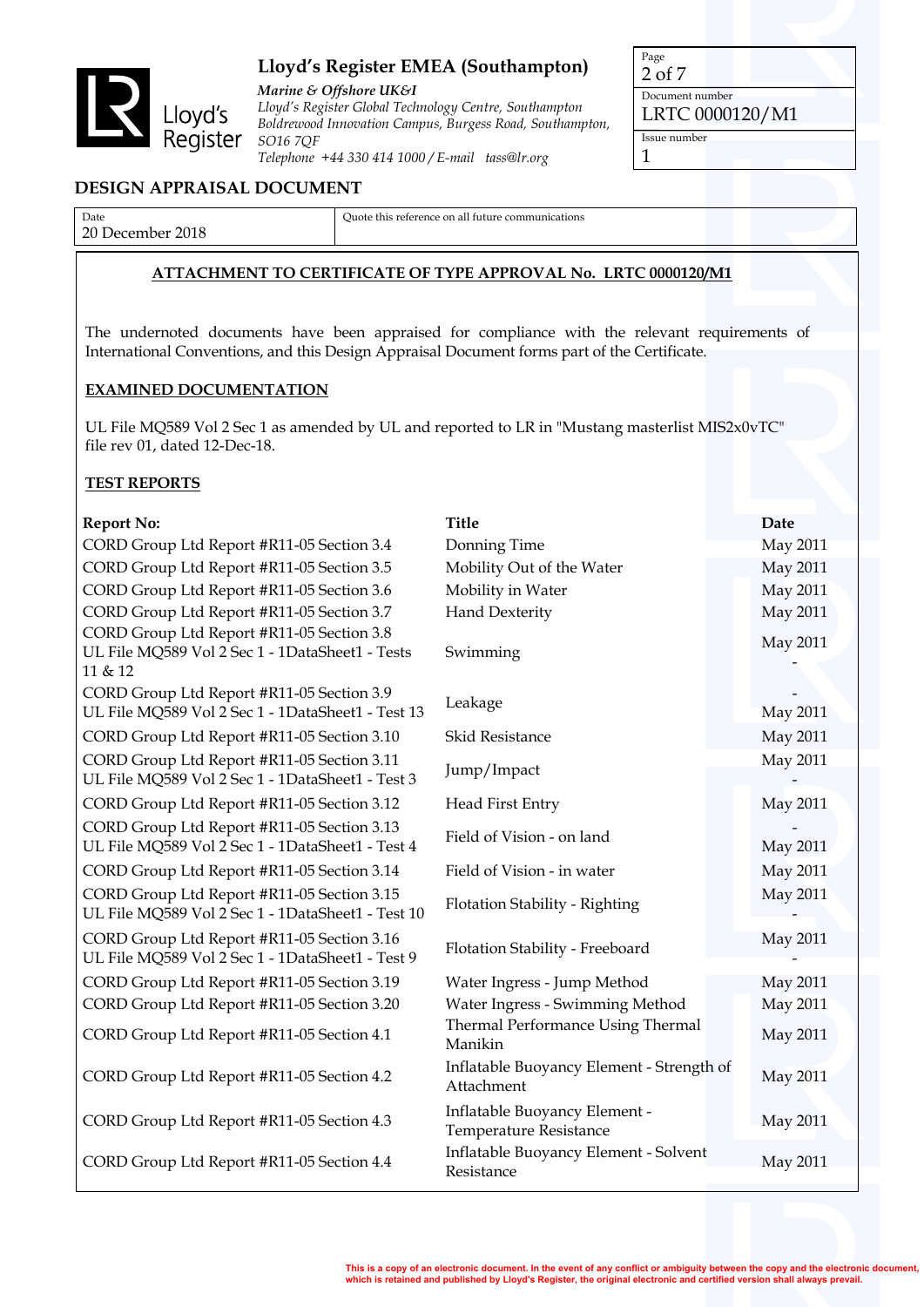

*Marine & Offshore UK&I Lloyd's Register Global Technology Centre, Southampton Boldrewood Innovation Campus, Burgess Road, Southampton, SO16 7QF Telephone +44 330 414 1000 / E-mail tass@lr.org*

Page 3 of 7

Document number LRTC 0000120/M1

Issue number

1

## **DESIGN APPRAISAL DOCUMENT**

| Date                                                                                                | Quote this reference on all future communications                                                                                |                        |
|-----------------------------------------------------------------------------------------------------|----------------------------------------------------------------------------------------------------------------------------------|------------------------|
| 20 December 2018                                                                                    |                                                                                                                                  |                        |
|                                                                                                     | <b>ATTACHMENT TO CERTIFICATE OF TYPE APPROVAL No. LRTC 0000120/M1</b>                                                            |                        |
|                                                                                                     |                                                                                                                                  |                        |
| CORD Group Ltd Report #R11-05 Section 4.5                                                           | Inflatable Buoyancy Element - Flame<br>Resistance                                                                                | May 2011               |
| CORD Group Ltd Report #R11-05 Section 4.6                                                           | Inflatable Buoyancy Element - Puncture<br>Resistance                                                                             | May 2011               |
| CORD Group Ltd Report #R11-05 Section 4.7                                                           | Inflatable Buoyancy Element - Over<br>Pressure                                                                                   | May 2011               |
| CORD Group Ltd Report #R11-05 Section 4.8                                                           | Inflatable Buoyancy Element - Air<br>Retention                                                                                   | May 2011               |
| Mustang Report 2011010-1 - MIS230HR Ankle<br><b>Strap Attach Strength Test</b>                      | Ankle, Wrist and Other Strap Attachment<br>Strength                                                                              | 28.01.2011             |
| Mustang Report 2011010-1 - MIS2X0 Fabric<br><b>Abrasion Resistance Test</b>                         | <b>Fabric Abrasion Resistance</b>                                                                                                | 27-05-2011             |
| Mustang Report 2011010-2 - MIS2X0 Oil<br>Resistance Test                                            | Oil Resistance                                                                                                                   | 27.05.2011             |
| Mustang Report 2011010-3 - MIS2X0 Strength of<br>Seams                                              | <b>Strength of Seams</b>                                                                                                         | 27.05.2011             |
| Mustang Report 2011010-4 - MIS2X0 Auxiliary<br>Buoyancy<br>Mustang Report 2011010-5 - MIS2X0 Pillow | <b>Auxiliary Buoyancy</b>                                                                                                        | 22-06-2011             |
| Leakage                                                                                             | Pillow Leakage Test                                                                                                              | 24-06-2011             |
| Mustang Report 2011010-6 - MIS2X0 Total<br>Buoyancy<br>CORD Group Ltd Report #R11-05 Section 3.17   | Total Buoyancy (Adult Small)                                                                                                     | 24-06-2011<br>May 2011 |
| UL File MQ589 Vol 2 Sec 1 - 1DataSheet1 -<br>Test's 1, 2, 5, 6, 7, & 8                              | 1) Donning test, 2) water ingress test, 5)<br>hand dexterity test, 6) walking test, 7)<br>climbing test, 8) air penetration test |                        |
| UL File MQ589 Vol 2 Sec 1 - 1DataSheet1 - Test 9                                                    | Retro-Reflective Tape                                                                                                            |                        |
| UL File MQ589 Vol 2 Sec 1 - 1DataSheet2 - Test 1                                                    | Donning test (Adult Universal)                                                                                                   | 12.08.2009             |
| UL File MQ589 Vol 2 Sec 1 - 1DataSheet3 - Test 1                                                    | Donning Test (Adult Small)                                                                                                       |                        |
| UL File MQ589 Vol 2 Sec 1 - 1DataSheet3 - Test 2                                                    | Stability & Retroreflective (Adult Small)                                                                                        |                        |
| UL File MQ589 Vol 2 Sec 1 - 1DataSheet5 - Test 1                                                    | Air Retention Test (Adult Universal)                                                                                             | 06.08.2009             |
| UL File MQ589 Vol 2 Sec 1 - 1DataSheet5 - Test 2                                                    | Oil Resistance Test (Adult Universal)                                                                                            | 11.08.2009             |
| UL File MQ589 Vol 2 Sec 1 - 1DataSheet5 - Test 3                                                    | Flame Exposure Test (Adult Universal)                                                                                            | 05.08.2009             |
| UL File MQ589 Vol 2 Sec 1 - 1DataSheet5 - Test 4                                                    | Buddy Line (Adult Universal)                                                                                                     | 04-08-2009             |
| UL File MQ589 Vol 2 Sec 1 - 1DataSheet5 - Test 5                                                    | Retrieval Harness Strength (Adult<br>Universal)                                                                                  | 04.08.2009             |
| UL File MQ589 Vol 2 Sec 1 - 1DataSheet6 - Test 1                                                    | Temperature Cycling                                                                                                              | 24.08.2009             |
| UL File MQ589 Vol 2 Sec 1 - 1DataSheet6 - Test 2                                                    | -30 Degrees Donning Test (Adult<br>Universal)                                                                                    | 24.08.2009             |
| UL File MQ589 Vol 2 Sec 1 - 1DataSheet6 - Test 3                                                    | Body Strength (Adult Universal)                                                                                                  | 04.08.2009             |
| UL File MQ589 Vol 2 Sec 1 - 1DataSheet6 - Test 5                                                    | Body Strength (Adult Small)                                                                                                      | 05.08.2009             |
| UL File MQ589 Vol 2 Sec 1 - 1DataSheet6 - Test 6                                                    | Seam Strength (Adult Universal)                                                                                                  | 10.08.2009             |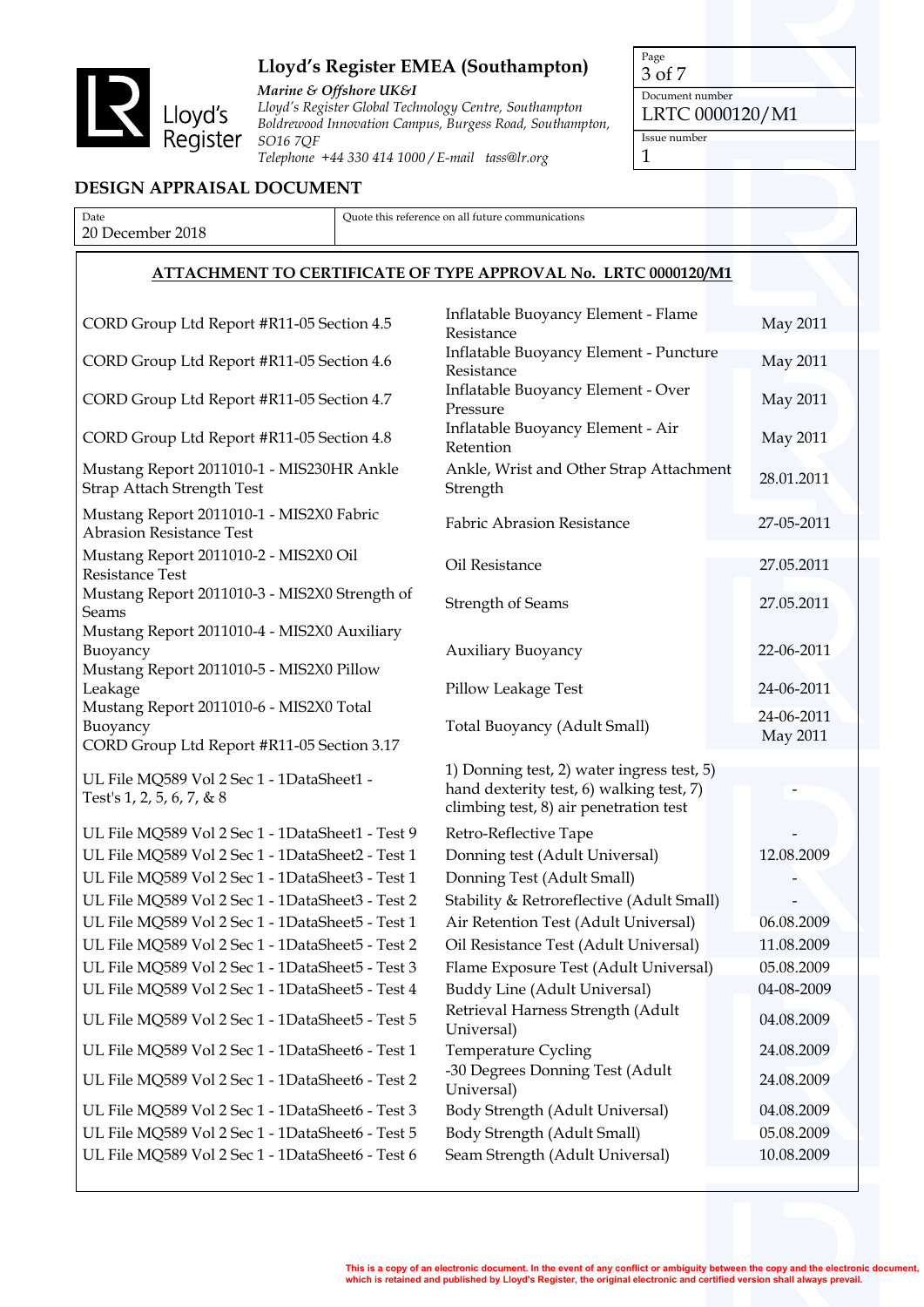

*Marine & Offshore UK&I Lloyd's Register Global Technology Centre, Southampton Boldrewood Innovation Campus, Burgess Road, Southampton, SO16 7QF Telephone +44 330 414 1000 / E-mail tass@lr.org*

Page 4 of 7 Document number

LRTC 0000120/M1

Issue number 1

## **DESIGN APPRAISAL DOCUMENT**

Date 20 December 2018 Quote this reference on all future communications

#### **ATTACHMENT TO CERTIFICATE OF TYPE APPROVAL No. LRTC 0000120/M1**

| UL File MQ589 Vol 2 Sec 1 - 1DataSheet6 Test 2                 | -30 Degrees Donning Test (Adult<br>Universal)                      | 24-08-2009 |
|----------------------------------------------------------------|--------------------------------------------------------------------|------------|
| UL File MQ589 Vol 2 Sec 1 - 1DataSheet7 - Test 1               | Dimensional Verification (Adult<br>Universal)                      | 17.08.2009 |
| UL File MQ589 Vol 2 Sec 1 - 1DataSheet7 - Test 2               | Measured Buoyancy (Adult Universal)                                | 19.08.2009 |
| UL File MQ589 Vol 2 Sec 1 - 1DataSheet7 - Test 3               | Adjusted Buoyancy (Adult Universal)                                | 19.08.2009 |
| UL File MQ589 Vol 2 Sec 1 - 1DataSheet9 - Test 1               | Dimensional Verification (Adult Small)                             | 24.08.2009 |
| UL File MQ589 Vol 2 Sec 1 - 1DataSheet9 - Test 2               | Measured Buoyancy (Adult Small)                                    | 27.08.2009 |
| UL File MQ589 Vol 2 Sec 1 - 1DataSheet9 - Test 3               | Adjusted Buoyancy (Adult Small)                                    | 27.08.2009 |
| UL File MQ589 Vol 2 Sec 1 - 1DataSheet10 - Test 1              | Dimensional Verification (Adult Oversize)                          | 18.08.2009 |
| UL File MQ589 Vol 2 Sec 1 - 1DataSheet10 - Test 2              | Measured Buoyancy (Adult Oversize)                                 | 25.08.2009 |
| UL File MQ589 Vol 2 Sec 1 - 1DataSheet10 - Test 3              | Adjusted Buoyancy (Adult Oversize)                                 | 25.08.2009 |
| UL File MQ589 Vol 2 Sec 1 - 1DataSheet11 - Test 1              | Fit Evaluation (Adult Oversize)                                    | 04.08.2009 |
| UL File MQ589 Vol 2 Sec 1 - 1DataSheet12 - Test 1              | <b>Thermal Protection Test</b>                                     | xx.06.2009 |
| UL File MQ589 Vol 2 Sec 1 - 1DataSheet13 - Test 1              | <b>Infrared Analysis</b>                                           | 11.09.2009 |
| UL File MQ589 Vol 2 Sec 1 - 4DataSheet1 - Test 3               | Harness Thickness (Adult Small)                                    | 23.06.2010 |
| UL File MQ589 Vol 2 Sec 1 - 4DataSheet1 - Test 4               | <b>Buddy Line Test</b><br>(Adult Small and Adult Universal))       | 23.06.2010 |
| UL File MQ589 Vol 2 Sec 1 - 10DataSheet1 - Test 1              | Body Strength (Child, tested to Adult<br>Loads)                    | 02.10.2017 |
| UL File MQ589 Vol 2 Sec 1 - 10DataSheet1 - Test 2              | Retrieval Harness Strength<br>(Child, tested to Adult Loads)       | 02.10.2017 |
| UL File MQ589 Vol 2 Sec 1 - 10DataSheet1 - Test 3              | Buddy Line Test (Child, tested to Adult<br>Loads)                  | 02.10.2017 |
| UL File MQ589 Vol 2 Sec 1 - 10DataSheet1 - Test 4              | Seam Strength (Child, tested to Adult<br>Loads)                    | 04.10.2017 |
| UL File MQ589 Vol 2 Sec 1 - 11DataSheet1 - Test 1              | <b>Buddy Line Test</b><br>(Child, Adult Small and Audlt Universal) | 21-06.2018 |
| UL File MQ715 Test Report No. 5                                | Sheifloat Foam Flotation Material Test                             | 29.05.2012 |
| UL MQ589 Vol 2 Sec 1 Test Record (Tests T1 to<br>T11) - Test 1 | Report on Immersion Suits                                          | 22.09.2009 |
| UL MQ589 Vol 2 Sec 1 Test Record (Tests T1 to<br>T11) - Test 2 | <b>Material Info Corrections</b>                                   | 01.10.2009 |
| UL MQ589 Vol 2 Sec 1 Test Record (Tests T1 to<br>T11) - Test 3 | <b>Boot Sole Thickness</b>                                         | 16.10.2009 |
| UL MQ589 Vol 2 Sec 1 Test Record (Tests T1 to<br>T11) - Test 4 | <b>SOLAS</b> Compliance                                            | 23.07.2010 |
| UL MQ589 Vol 2 Sec 1 Test Record (Tests T1 to<br>T11) - Test 5 | Buddy Line not optional                                            | 05.11.2010 |
| UL MQ589 Vol 2 Sec 1 Test Record (Tests T1 to<br>T11) - Test 6 | Add Serial # option                                                | 23.07.2010 |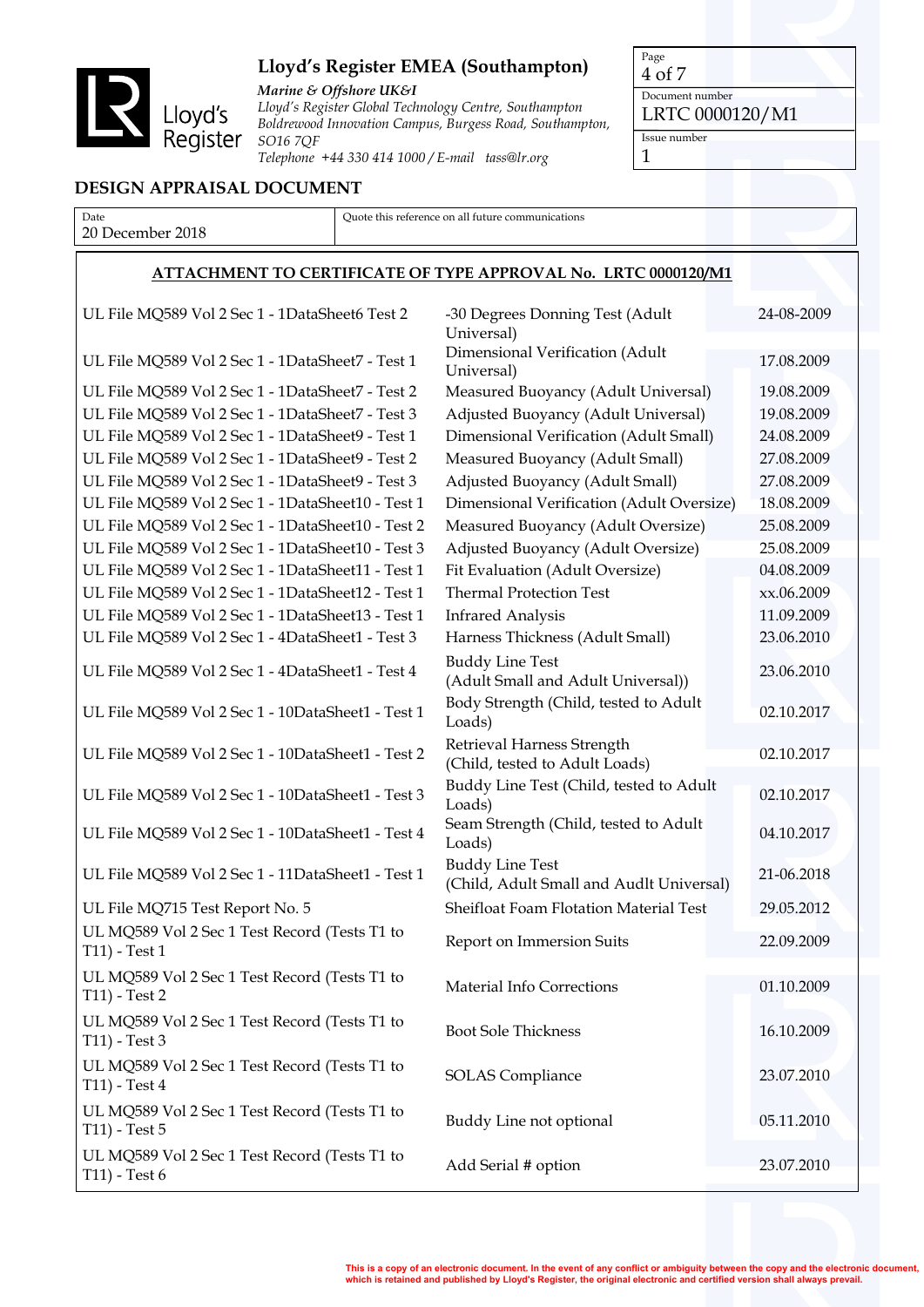

*Marine & Offshore UK&I Lloyd's Register Global Technology Centre, Southampton Boldrewood Innovation Campus, Burgess Road, Southampton, SO16 7QF Telephone +44 330 414 1000 / E-mail tass@lr.org*

Page 5 of 7 Document number

LRTC 0000120/M1

Issue number 1

## **DESIGN APPRAISAL DOCUMENT**

| Date                     | Ouote this reference on all future communications |  |  |
|--------------------------|---------------------------------------------------|--|--|
| 2018<br>20 l<br>Jecember |                                                   |  |  |
|                          |                                                   |  |  |

## **ATTACHMENT TO CERTIFICATE OF TYPE APPROVAL No. LRTC 0000120/M1**

| UL MQ589 Vol 2 Sec 1 Test Record (Tests T1 to<br>T11) - Test 7    | Non-SOLAS base models          | 22.02.2011 |
|-------------------------------------------------------------------|--------------------------------|------------|
| UL MQ589 Vol 2 Sec 1 Test Record (Tests T1 to<br>$T11$ ) - Test 8 | Non-SOLAS model markings       | 14.04.2011 |
| UL MQ589 Vol 2 Sec 1 Test Record (Tests T1 to<br>T11) - Test 9    | Add Sheifloat foam             | 16.05.2013 |
| UL MQ589 Vol 2 Sec 1 Test Record (Tests T1 to<br>T11) - Test 10   | Add Shenzen Thread             | 30.11.2017 |
| UL MQ589 Vol 2 Sec 1 Test Record (Tests T1 to<br>T11) - Test 11   | Buddy Line with Shenzen thread | 03.07.2018 |

#### **CONDITIONS OF CERTIFICATION**

1. Each immersion suit and its packaging shall be marked with the height/weight range of persons for whom it is approved;

MIS240 TC- ADULT OVERSIZE, for weight range 100-150 kg or greater & height range 170 to 220 cm

- 2. The design buoyancy of the immersion suit designs are; MIS240 TC ADULT OVERSIZE, 161.8 N;
- 3 Alterations/modifications to the Type Approved immersion suits shall be authorized, agreed and tracked by Lloyd's Register through the agreed master list update process. The product shall be in compliance with SOLAS and Flag State Administration (of the vessel on which the immersion suit is installed) requirements at all times.
- 4 Transport Canada certification of the immersion suit is based on policy document TP 13585 E
- 5 Each immersion suit and its packaging shall be marked with the height/weight range of persons for whom it is approved in accordance to paragraph 8 of CAN/CGSB-65.16-2005. The suit shall be marked or label attached to clearly indicate that the suit can be worn without needing a separate lifejacket
- 6 The immersion suit is to be fitted with retro-reflective material in accordance with IMO Resolution A.658 (16)
- 7 Instruction for use in both English and French shall be provided with each Immersion Suit as prescribed by SOLAS Regulation III/35 one or more additional copies shall be provided for inclusion in the Vessel's Training Manual
- 8 As prescribed by SOLAS Regulation III/36 and where applicable, Immersion Suit shall be maintained as per manufacturer's instructions
- 9 Each immersion suit and its packaging shall be permanently and clearly marked at least with: name of the manufacturer, date of manufacture or lot number, the model designation, the weight and height range of persons suitable to wear the immersion suit, simple donning instructions and approval certificate number. The label must also clearly state that the suit complies with the IMO LSA Code (wording such as IMO LSA Code Res. MSC.48 (66) is also acceptable)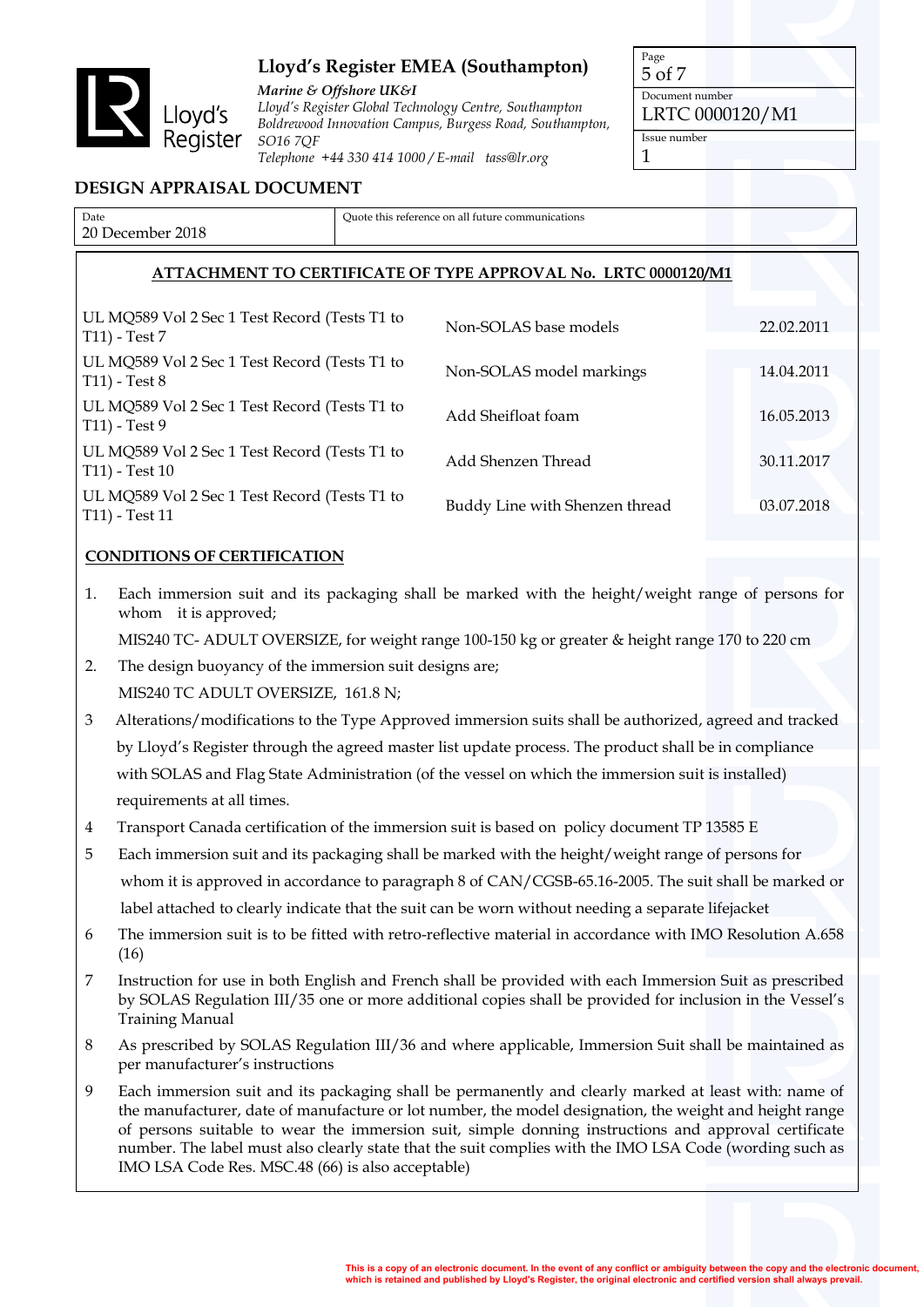

*Marine & Offshore UK&I Lloyd's Register Global Technology Centre, Southampton Boldrewood Innovation Campus, Burgess Road, Southampton, SO16 7QF Telephone +44 330 414 1000 / E-mail tass@lr.org*

Page 6 of 7 Document number LRTC 0000120/M1 Issue number

## 1

## **DESIGN APPRAISAL DOCUMENT**

Date 20 December 2018 Quote this reference on all future communications

## **ATTACHMENT TO CERTIFICATE OF TYPE APPROVAL No. LRTC 0000120/M1**

- 10 All instructions or markings that accompany life-saving appliances or are printed directly on the appliances must be in both English and French as per Transport Canada Standard No: TP 14612E (05/2011), paragraph 2.2.1.3. However independent signage can be accepted in lieu of the instructions or marking required in paragraph 2.2.1.3 if it is in both English and French, highly visible (size, colour, posting location), water and weather proof and posted at each muster station and where the appliance is stored
- 11 Each immersion suit shall be supplied with an explanatory leaflet in English and French containing instructions for care and maintenance of the immersion suit. When carrying out the inspection of immersion suits as required by SOLAS regulation III/20.7.2 consideration should be given to IMO MSC/Circ.1047 on Guidelines for Monthly Shipboard Inspection of Immersion Suits and Anti-exposure Suits by the Ship's Crew
- 12 An approved light and whistle meeting the requirements of LSA Code Regulations II/2.2.3 and II/2.2.1.14, respectively, are to be fitted. The light is to be tested and meet the requirements of IMO Res. MSC.81 (70), I/10.3 and 10.4 and is attachment have to be to the satisfaction of the attending Surveyors
- 13 The on board arrangements and installation of this product are not part of this Design Appraisal or Certificate. All such arrangements are to be to the satisfaction of the Surveyors attending on board.
- 14 If the specified standards are amended during the validity of this certificate, this product type is to be reapproved prior to it being supplied to vessels to which the amended standards apply
- 15 Production items are to be manufactured in accordance with a quality control system which shall be maintained to ensure compliance with SOLAS Regulation III/5
- 16 Production items are to be manufactured in accordance with a quality control procedure and records kept as required by MSC.81(70) Part 2, Paragraph 1.2. Production tests are to be conducted to ensure compliance with SOLAS Chapter III Regulation 5. This does not preclude any further testing to additional requirements of the Marine Administration of the country where the ship is registered (i.e. the flag state) or those acting on behalf of that Administration
- 17 Should a change of Place of Production from that stated below be required i.e. where the stages of manufacture/assembly/testing of this product take place, the new Place of Production is to be advised to us prior to the change taking place. This Certificate will require to be updated for Approval to be maintained